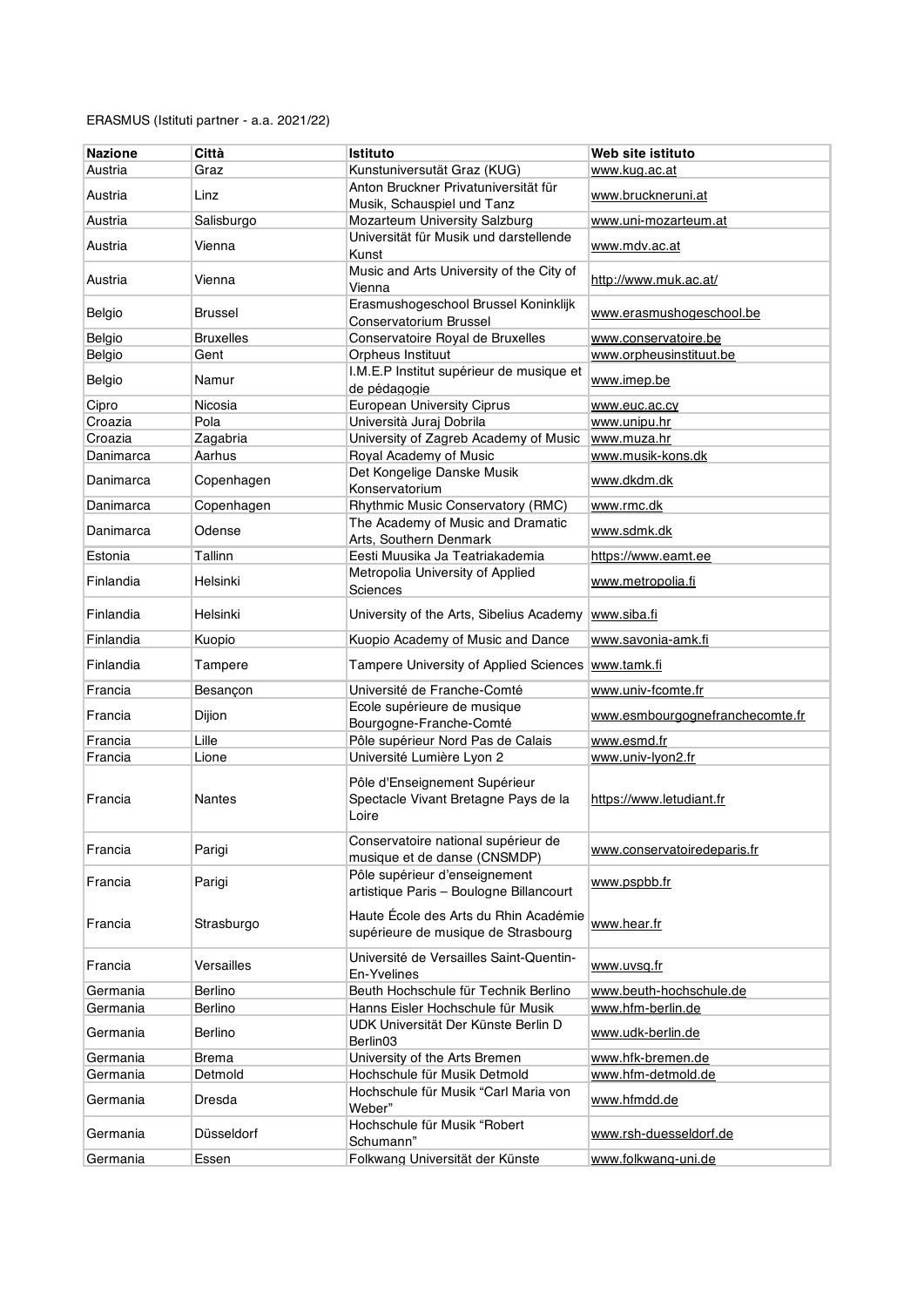| <b>Nazione</b> | Città             | <b>Istituto</b>                                                          | Web site istituto                                             |
|----------------|-------------------|--------------------------------------------------------------------------|---------------------------------------------------------------|
|                |                   | Hochschule für Musik und Darstellende                                    |                                                               |
| Germania       | Frankfurt         | Kunst Frankfurt am Main                                                  | www.hfmdk-frankfurt.de                                        |
| Germania       | Friburgo          | Hochschule für Musik Freiburg                                            | nh-freiburg.de                                                |
| Germania       | Hamburg           | Hochschule für Musik und Theater                                         | www.hfmt-hamburg.de                                           |
| Germania       | Karlsruhe         | Hochschule für Musik Karlsruhe                                           | www.hfm-karlsruhe.de                                          |
| Germania       | Köln              | Hochschule für Musik und Tanz Köln                                       | hfmt-koeln.de                                                 |
| Germania       | Lipsia            | Hochschule für Musik und Theater<br>"Felix Mendelssohn-Bartoldy" Leipzig | www.hmt-leipzig.de                                            |
| Germania       | Lubecca           | Musikhochschule Lübeck                                                   | www.mh-luebeck.de                                             |
| Germania       | Mannheim          | Staatliche Hochschule für Musik und<br>darstellende Kunst                | www.muho-mannheim.de                                          |
| Germania       | Monaco di Baviera | Hochschule für Musik und Theater                                         | www.musikhochschule-muenchen.de                               |
| Germania       | Norimberga        | Hochschule für Musik Nuernberg                                           | www.hfm-nuernberg.de                                          |
| Germania       | Rostock           | Hochschule für Musik und Theater<br>Rostock                              | www.hmt-rostock.de                                            |
| Germania       | Trossingen        | Staatliche Hochschule für Musik<br>Trossingen                            | www.mh-trossingen.de                                          |
| Germania       | Weimar            | Hochschule für Musik Franz Liszt<br>Weimar                               | www.hfm-weimar.de                                             |
| Germania       | Würzburg          | Hochschule für Musik Würzburg                                            | www.hfm-wuerzburg.de                                          |
|                |                   | Ionian University, Department of Music                                   |                                                               |
| Grecia         | Corfù             | <b>Studies</b>                                                           | www.ionio.gr                                                  |
| Grecia         | Salonicco         | University of Macedonia                                                  | www.uom.gr                                                    |
| Irlanda        | Cork              | Institute of Technology                                                  | www.cit.ie/                                                   |
| Irlanda        | Dublino           | Irish Academy of Music                                                   | www.riam.ie                                                   |
| Lettonia       | Riga              | Jazeps Vitols Latvian Academy of Music www.jvlma.lv                      |                                                               |
| Lituania       | Kaunas            | <b>Vytautas Magnus University</b>                                        | www.vdu.lt                                                    |
| Lituania       | Vilnius           | Lithuanian Academy of Music and<br>Theatre                               | www.lmta.lt                                                   |
| Lituania       | Vilnius           | Lietuvos Edukologijos Universitetas,<br>Lithuania                        | leu.lt                                                        |
| Norvegia       | Kristiansand      | University of Agder                                                      | www.uia.no                                                    |
| Norvegia       | Oslo              | Norges Musikkhøgskole                                                    | www.nmh.no                                                    |
| Norvegia       | Stavanger         | Universitetet i Stavanger                                                | www.uis.no                                                    |
| Norvegia       | Thondheim         | Norwegian University of Science and<br>Technology (NTNU)                 | www.ntnu.no                                                   |
| Olanda         | Amsterdam         | Conservatorium van Amsterdam                                             | www.ahk.nl                                                    |
| Olanda         | Den Haag          | Hogenschool der Kunsten, Den Hagg<br>Koninklijk Conservatorium           | www.koncon.nl/en                                              |
| Olanda         | Eindhoven         | Fontys University of Applied Sciences                                    | fontys.nl                                                     |
| Olanda         | Groningen         | Prince Claus Conservatoire dell'Hanze<br>University                      | www.hanze.nl/eng/education/art/prince-<br>claus-conservatoire |
| Olanda         | Utrecht           | HKU University of the Arts Utrecht                                       | https://www.hku.nl/en/home                                    |
| Olanda         | Maastricht        | Hogeschool Zuyd                                                          | www.hszuyd.nl                                                 |
| Polonia        | Gdansk            | Akademia Muzyczna im. Stanisława<br>Moniuszki w Gdansku                  | www.amuz.gda.pl                                               |
| Polonia        | Katowice          | Akademia Muzyczna im. Karola                                             | www.am.katowice.pl                                            |
| Polonia        | Krakow            | Szymanowskiego<br>Akademia Muzyczna w Krakowie                           | www.amuz.krakow.pl                                            |
| Polonia        | Poznan            | Akademia Muzyczna im. I.J.<br>Paderewskiego w Poznaniu                   | www.amuz.edu.pl                                               |
| Polonia        | Szczecin          | Szczecin Academy of Art                                                  | www.akademiasztuki.eu                                         |
| Polonia        | Varsavia          | The Fryderyk Chopin University of                                        | www.chopin.edu.pl                                             |
| Polonia        |                   | Music<br>Akademia Muzyczna Imenia Karola                                 |                                                               |
|                | Wroclaw           | Lipinskiego                                                              | www.amuz.wroc.pl                                              |
| Portogallo     | Braga             | Universidade do Minho                                                    | www.uminho.pt                                                 |
| Portogallo     | Castelo Branco    | Instituto Politecnico de Castelo Branco                                  | www.esart.ipcb.pt                                             |
| Portogallo     | Porto             | Instituto Politecnico do Porto                                           | www.esmae.ipp.pt                                              |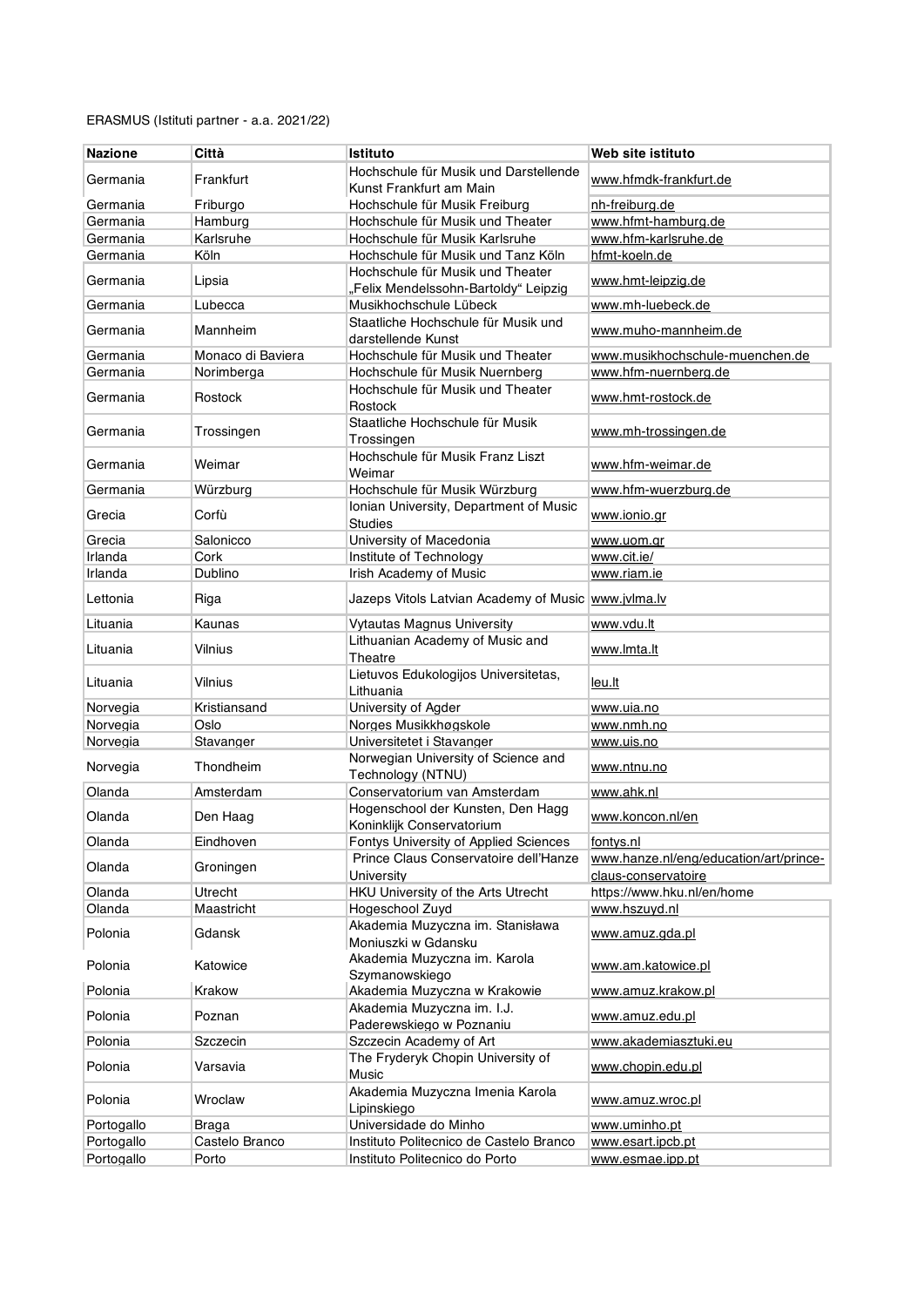| <b>Nazione</b>        | Città                 | <b>Istituto</b>                                                                                                                                                                              | Web site istituto                         |
|-----------------------|-----------------------|----------------------------------------------------------------------------------------------------------------------------------------------------------------------------------------------|-------------------------------------------|
|                       |                       | Janacek Academy of Music and                                                                                                                                                                 |                                           |
| Repubblica Ceca Brno  |                       | Performing Art in BRNO                                                                                                                                                                       | www.jamu.cz                               |
| Repubblica Ceca Praga |                       | Academy of Performing Arts in Prague                                                                                                                                                         | www.hamu.cz                               |
| Romania               | Bucharest             | Universitatea Nationala de Muzica<br>Bucuresti                                                                                                                                               | www.unmb.ro                               |
| Romania               | Cluj-Napoca           | Gheorghe Dima Music Academy                                                                                                                                                                  | www.anmgd.ro                              |
| Romania               | Constanta             | Ovidius University of Constanta                                                                                                                                                              | www.univ-ovidius.ro                       |
| Romania               | lasi                  | University of Art George Enesco                                                                                                                                                              | www.arteiasi.ro                           |
| Slovacchia            | Banská Bystrica       | Akademia Umeni v Banskej Bystrici                                                                                                                                                            | www.aku.sk                                |
| Spagna                | A Coruña              | Conservatorio Superior de Música de A<br>Coruña                                                                                                                                              | www.csmcoruna.com                         |
| Spagna                | Alicante              | Conservatorio Superior de Música<br>"Óscar Esplá"                                                                                                                                            | www.csmalicante.com                       |
| Spagna                | Barcellona            | Conservatorio del Liceu                                                                                                                                                                      | www.conservatoriliceu.es/en               |
| Spagna                | Cadice                | Real Conservatorio "Manuel De Falla"                                                                                                                                                         | conservatoriomanueldefalla.es             |
| Spagna                | Gran Canaria/Tenerife | Conservatorio Superior de Música de<br>Canarias (CSMC)                                                                                                                                       | http://www.internationalcsmc.es           |
| Spagna                | Castellon de la Plana | Conservatorio Superior de Música<br>"Salvador Seguí" de Castellón                                                                                                                            | www.conservatorisuperiorcastello.com      |
| Spagna                | Granada               | Real Conservatorio Superior de Musica<br>Victoria Eugenia                                                                                                                                    | www.conservatoriosuperiorgranada.co<br>m/ |
| Spagna                | Jaen                  | Conservatorio Superior de Música de<br>Jaén                                                                                                                                                  | www.csmjaen.es                            |
| Spagna                | Madrid                | Escuela Superior de Canto de Madrid                                                                                                                                                          | www.escm.es                               |
| Spagna                | Madrid                | Real Conservatorio Superior de Musica<br>de Madrid                                                                                                                                           | www.rcsmm.eu                              |
| Spagna                | Malaga                | Conservatorio Superior de Musica de<br>Malaga                                                                                                                                                | www.conservatoriosuperiormalaga.com       |
| Spagna                | Murcia                | Escuela Superior de Arte Dramático de<br>Murcia                                                                                                                                              | www.esad-murcia.com                       |
| Spagna                | Oviedo                | Conservatorio Superior de Musica "E.<br>Martinez Torner"                                                                                                                                     | www.consmupa.es                           |
| Spagna                | Palma di Maiorca      | Conservatori Superior de música de les<br><b>Illes Balears</b>                                                                                                                               | conservatorisuperior.com                  |
| Spagna                | Pamplona              | Conservatorio Superior de Música de<br>Navarra                                                                                                                                               | www.csmn.educacion.navarra.es/web1/       |
| Spagna                | San Sebastian         | Musikene, Higher School of Music of the<br><b>Basque Country</b>                                                                                                                             | www.musikene.net                          |
| Spagna                | Siviglia              | Conservatorio Superior de Musica<br>"Manuel Castillo"                                                                                                                                        | www.consev.es                             |
| Spagna                | Valencia              | Conservatorio Superior de Musica<br>Joaquin Rodrigo                                                                                                                                          | www.csmvalencia.es                        |
| Spagna                | Vigo                  | Conservatorio Superior de Musica de<br>Vigo                                                                                                                                                  | www.centros.edu.xunta.es                  |
| Svezia                | Gothenburg            | University of Gothenburg                                                                                                                                                                     | www.hsm.gu.se/                            |
| Svezia                | Stoccolma             | Royal College of Music in Stockholm                                                                                                                                                          | www.kmh.se                                |
| Svizzera*             | Berna                 | Bern University of the Arts                                                                                                                                                                  | www.hkb.bfh.ch                            |
| Svizzera*             | Delémont              | HES-SO Haute école spécialisée de<br>Suisse occidentale<br>(University of Applied Sciences and Arts hes-so.ch<br>Western Switzerland)<br>Haute école de Musique de Genève -<br><b>HEM-GE</b> | hesge.ch                                  |
| Svizzera*             | Ginevra               | Haute École de Musique de Genève                                                                                                                                                             | www.cmusqe.ch                             |
| Svizzera*             | Losanna               | Haute Ecole de Musique de Lausanne<br>(HEMU)                                                                                                                                                 | www.hemu-cl.ch                            |
| Svizzera*             | Lugano                | Conservatorio della Svizzera Italiana                                                                                                                                                        | www.conservatorio.ch                      |
| Svizzera*             | Zurigo                | Zlircher Hochschule Der Künste                                                                                                                                                               | www.zhdk.ch                               |
| Turchia               | Adana                 | Cukurova University                                                                                                                                                                          | www.cu.edu.tr                             |
| Turchia               | Ankara                | Hacettepe University                                                                                                                                                                         | www.hacettepe.edu.tr                      |
| Turchia               | Ankara                | Ankara Music And Fine Arts University                                                                                                                                                        | www.mqu.edu.tr                            |